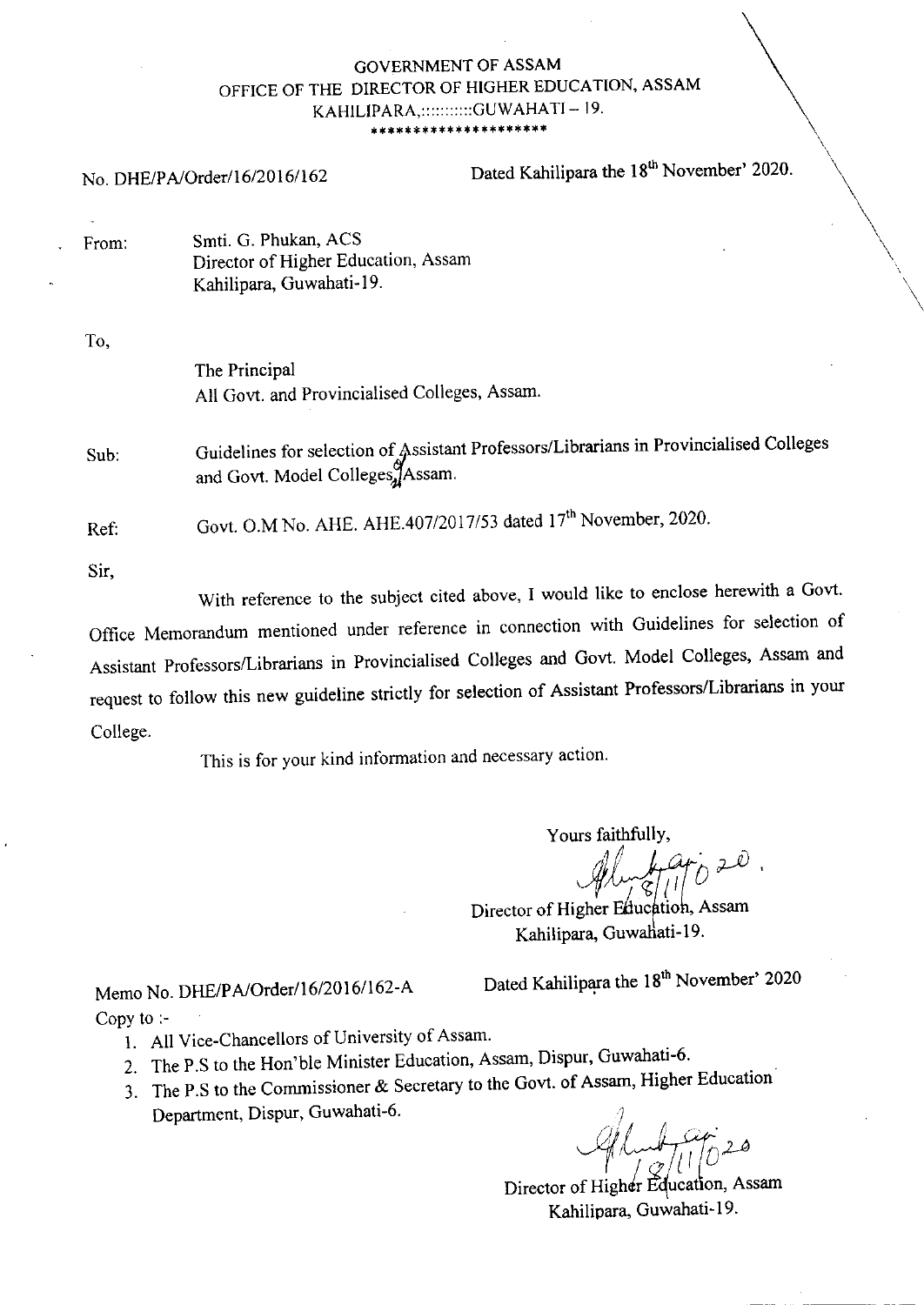## GOVERNMENT OF ASSAM HICHER EDUCATION DEPARTMENT DISPUR::: GUWAHATI-5

No. AHE.407/2017/53 Dated Dispur, the 17<sup>th</sup> November, 2020

### OFFICE MEMORANDUM

Subject: Guidelines for Selection of Assistant Professors/ Librarians in Provincialised Colleges and Govt. Model Colleges of Assam.

In cancellation of Government O.M. No.AHE.407/2017/44, dated 08-11-2018 or any other previous O.M. in this regard, the Government of Assam in Higher Education Department is pleased to notify the following guidelines for selection of Assistant Professors/ Librarians in Provincialised Colleges of Assam.

# SELECTION PROCEDURE FOR THE POST OF ASSISTANT PROFESSOR/ LIBRARIAN:

Qualifications for Direct Recruitment of Assistant Professor: (Reference: Clause  $3.0.0/4.0.0/4.40/4.4.1$  of the UGC Regulations,  $30<sup>th</sup>$  June, 2010).<br>
(i) Good Academic Record as defined by the concerned university with at least 55% marks

- (i) (or an equivalent grade in a point scale whenever grading system is followed) as the Master's Degree level in a relevant subject from an Indian university or an equivalent degree from an accredited foreign university;
- (ii) Besides fulfilling the above qualifications, the candidate must have cleared the National Eligibility Test (NET) conducted by the UGC, CSIR or similar test accredited by the UGC<br>like SLET/SET;<br>Notwithstanding anything contained in sub-clause (i) and (ii) to this Clause 4.40.1,
- (iii) candidates who are, or have been awarded a Ph.D. Degree in accordance with the University Grants Commission (Minimum Standards and Procedure for Award of Ph.D. Degree) Regulation, 2009 shall be exempted from the requiremen eligibility condition of NET/SLET/SET for recruitment and appointment of Assistant<br>Professor or equivalent positions in Universities/ College/ Institutions;
- (iv) NET/SLET/SET shall also not be required for such Masters Programmes in disciplines for<br>which NET/SLET/SET is not conducted;<br>A relaxation of 5% may be provided at the graduate and master's level for the Scheduled
- (v) Caste/ Scheduled Tribe/ Differently-abled (Physically and visually differently-abled) categories for the purpose of eligibility and for assessing good academic record during categories for the purpose of eligibility and for assessing good academic record during<br>direct recruitment to teaching/librarian positions. The eligibility marks of 55% marks (or<br>an equivalent grade in a point scale wherev g system is relaxation of 5% to the categories mentioned above are permissible, based on only the qualifying marks without including any grace marks (clause-3.4.1);<br>A relaxation of 5% may be provided from 55% to 50% of the marks to t
- (vi) holders, who have obtained their Masters Degree prior to 19<sup>th</sup> September, 1991 (Clause-3.5.0);
- (vii) The period of time taken by candidates to acquire M.Phil. and/ or Ph.D. Degree shall not be considered as teaching/ research experience for appointment to the positions (Clause-3.9.0).

# SELECTION COMMITTEE SPECIFICATION FOR ASSISTANT PROFESSOR IN<br>COLLEGES INCLUDING PRIVATE COLLEGES: (Clause-5.1.0 and 5.1.4).

- (a) The Selection Committee for the post of Assistant Professor in Colleges including Private Colleges shall have the following composition:
- 1. Chairperson of the Governing Body of the College or his/ her nominee from among the members of the Governing Body to be the Chairperson of the Selection Committee;
- 2. The Principal of the College;
- 3. Head of the Department of the concerned subject of the college;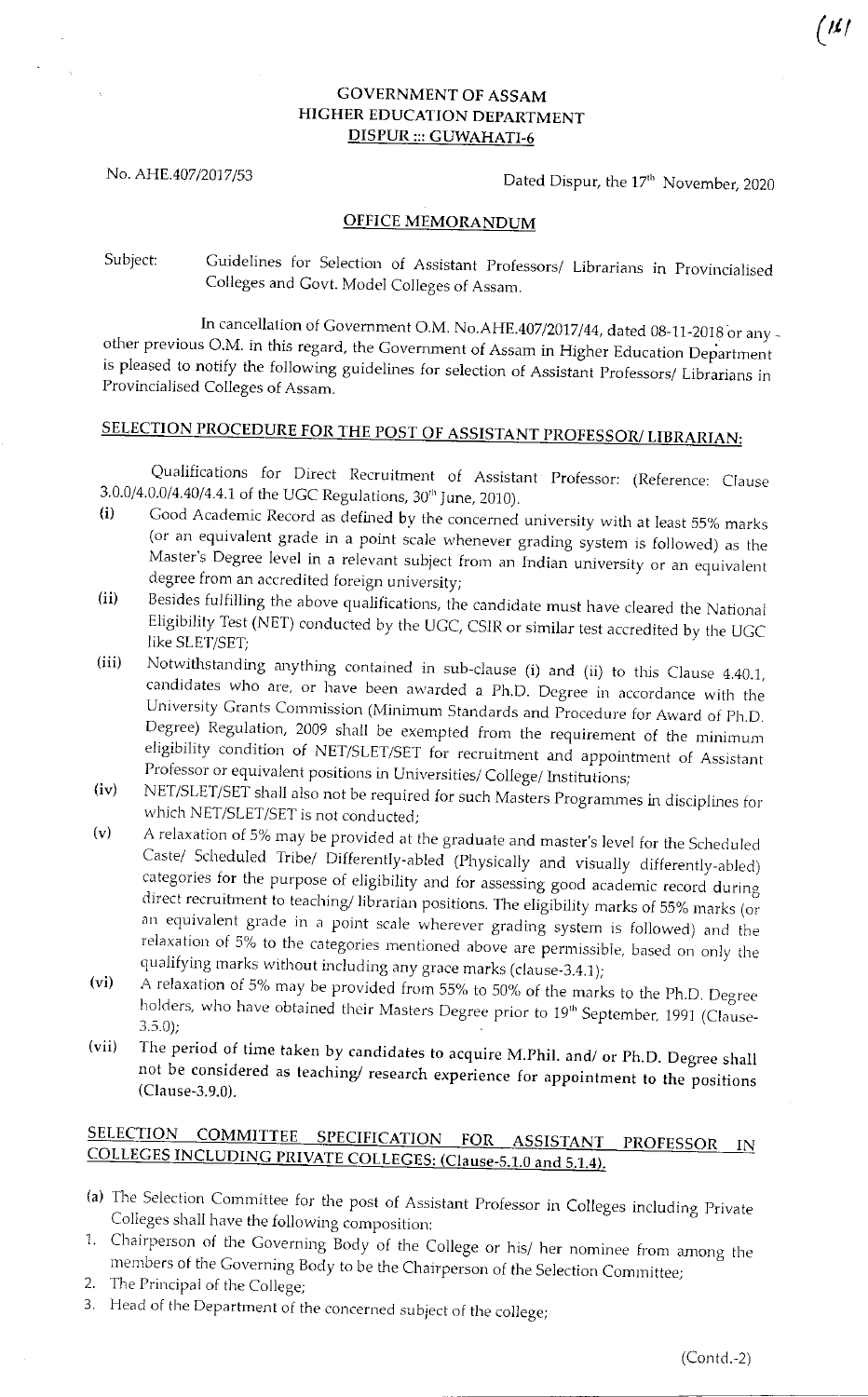- 4. Two nominees of the Vice-Chancellor of the affiliating university of whom one should be a subject expert. In case of College notified/ declared as minority educational institutions, two nominees of the Chairperson of the College from out of Panel of five names preferably from minority communities, recommended by the Vice Chancellor of the affiliating university from the list of subject experts suggested by the relevant statutory body of the college of whom one should be as subject expert;
- whom one should be as subject expert;<br>5. Two subject experts not connected with the College to be nominated by the Chairperson of the Governing Body of the college out of a panel of five names recommended by the Vice --Chancellor from the list of subject experts approved by the relevant statutory body of the university concerned in case of colleges notified/ declared as minority educational institutions, two subject experts not connected with the University to be nominated by the Chairperson of the Governing Body of the college out of the panel of five names, preferably from minority communities, recommended by the Vice Chancellor from the list of subject experts approved by the relevant statutory body of the College.
- 6. An academician representing SC/ST/OBC/Minority/Women/Differently-abled categories, if any of candidates representing these categories is the applicant, to be nominated by the Vice-Chancellor, if any of the above members of the selection committee do not belong to that category.
- (b) To constitute the quorum for the meeting five of which at least two experts from out of the three subject experts shall be present.

Conversion UGC's guidelines for standardized marking procedure of all counts in terms of concrete marks against each item are as below:

It is hereby clarified that where the University/ College/ Institution declares results in grade points which are on a scale of seven, the following mechanism shall be applied by the Selection Committee for conversion of grade points to equivalent percentages.

| Grade               | Grade Point   | Percentage Equivalent |
|---------------------|---------------|-----------------------|
| 'O' Outstanding     | 5.50-6.00     | 75-100                |
| 'A' - Very Good     | 4.50-5.49     | 65-74                 |
| $B'$ – Good         | 3.50-4.49     | $55 - 64$             |
| $C - Average$       | 2.50-3.49     | 45-54                 |
| 'D' - Below Average | 1.50-2.49     | 35-44                 |
| $E' - Poor$         | $0.50 - 1.49$ | 25-34                 |
| $F - Fall$          | $0 - 0.49$    | $0 - 24$              |

## DISTRIBUTION OF MARKS: Total 100

### 1) Academic Record (79 marks)

| i) HSLC or equivalent examination<br>$(10\% \text{ of the total percentage of marks})$ | 10 marks |
|----------------------------------------------------------------------------------------|----------|
| ii) HSSLC or equivalent examination<br>(14% of the total percentage of marks)          | 14 marks |

 $\frac{1}{6}$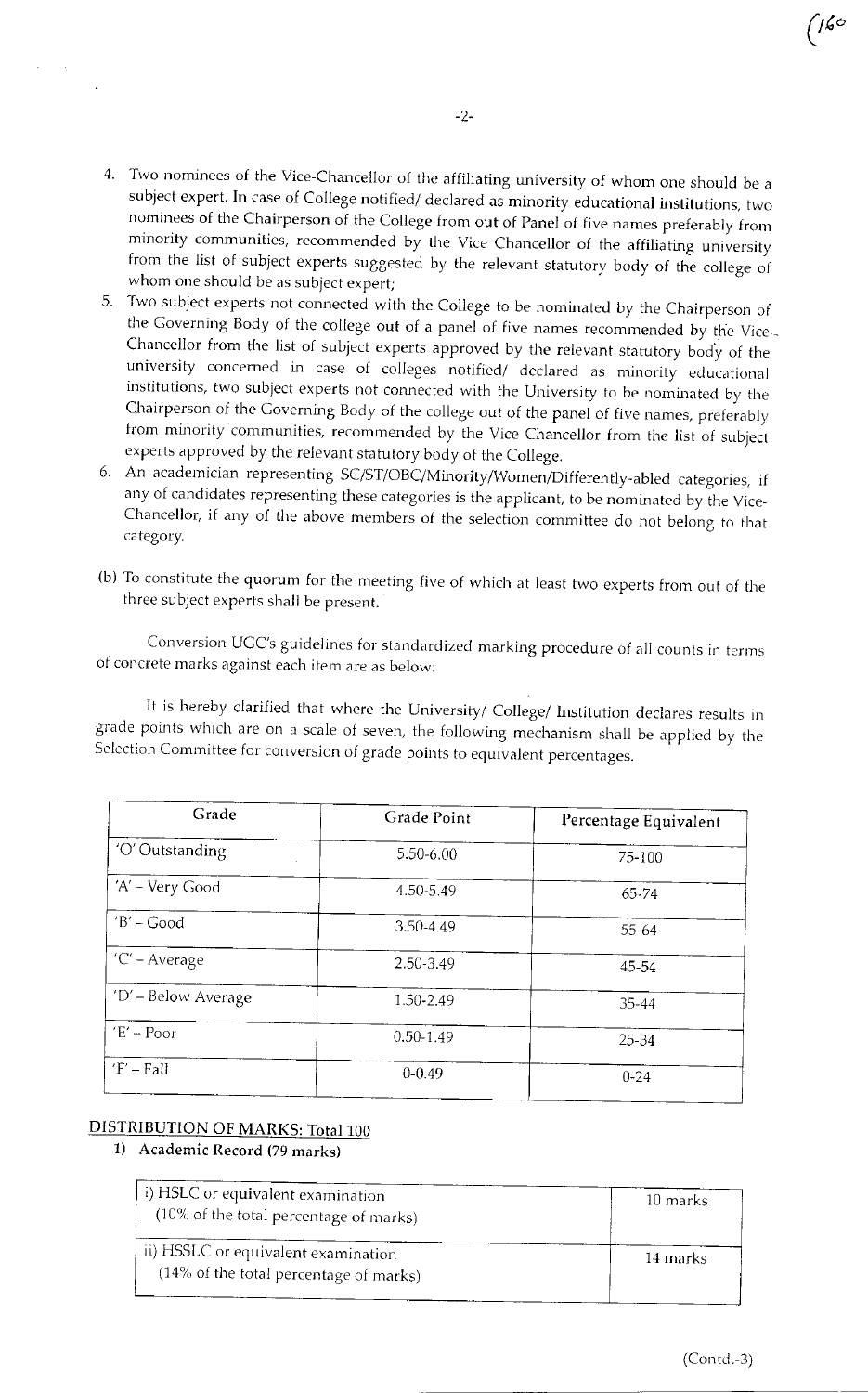$(159)$ 

| iii) Degree                                                                                | 25 marks |
|--------------------------------------------------------------------------------------------|----------|
| a) 25% of the total percentage of marks in Hons/Major subjects for<br>Hons/Major students. |          |
| b) 25% of the total percentage of marks in General course Subjects<br>without Hons/Major   |          |
| iv) Master Degree in the Concerned Subject                                                 | 30 marks |
| (30% of the total percentage of marks)                                                     |          |

# 2) Research Contribution and Teaching Experience (20 marks)

| i) Ph.D. in the concerned subject from UGC recognized university (Marks<br>will be awarded only if a candidate has Ph.D. Degree in addition to<br>eligibility requirement of NET/SLET/SET. Off campus Ph.D. is not<br>recognized as per Govt. of Assam O.M. No.AHE.293/2008/147, dated 09-<br>$07 - 2012$ ). | 9 marks            |
|--------------------------------------------------------------------------------------------------------------------------------------------------------------------------------------------------------------------------------------------------------------------------------------------------------------|--------------------|
| ii) M.Phil. Degree in the concerned subject from UGC recognized<br>university.                                                                                                                                                                                                                               | 2 marks            |
| (Marks will be awarded only if a candidate has M.Phil. Degree in<br>addition to eligibility requirement of NET/SLET/SET. Off campus M.Phil.<br>Degree<br>is<br>not<br>recognized<br>as per<br>Govt.<br>$\circ$ f<br>Assam<br>O.M.<br>No.AHE.293/2008/147, dated 09-07-2012).                                 |                    |
| iii) Research paper/ article in the concerned subject/ domain published in                                                                                                                                                                                                                                   | 1 mark             |
| journal/ Research book/ Proceeding volume with ISSN/ISBN/Impact<br>factor (0.5 marks for each publication is ISSN/ISBN documents published<br>in UGC recognized journal subject to maximum of 1 mark).                                                                                                       | (per paper $0.5$ ) |
| iv) Research paper/article in the concerned subject/ domain published in                                                                                                                                                                                                                                     | 3 marks            |
| impact factor journal existing in the data base of Scopus, Web of Science/<br>Web of knowledge (1 mark for each publication subject to maximum of 4<br>marks)                                                                                                                                                | (per paper 1)      |
| v) 0.5 Marks for each chapter/ article in the concerned subject published                                                                                                                                                                                                                                    | 1 mark             |
| in research/ text book with ISBN subject to maximum of 1 mark (In case<br>of text book, the relevant text book must be approved by a competent<br>academic authority such as University)                                                                                                                     | (per article 0.5)  |
| vi) Teaching/Library Management experience in the<br>concerned                                                                                                                                                                                                                                               | 2 mark             |
| subject/domain (1 mark for each completed year of service after<br>acquiring UGC norms in provincialised/Govt./Affiliated Degree<br>College/Librarians of Govt. Institutions/H.S. Classes of Provincialised<br>Schools, subject to Maximum of 2 marks).                                                      | (per paper 0.5)    |
| However, if the period of teaching experience is less than one year then<br>the marks shall be reduced proportionaletly. In this case a minimum of<br>these months teaching experience will be counted.                                                                                                      |                    |

 $(Cond.-4)$